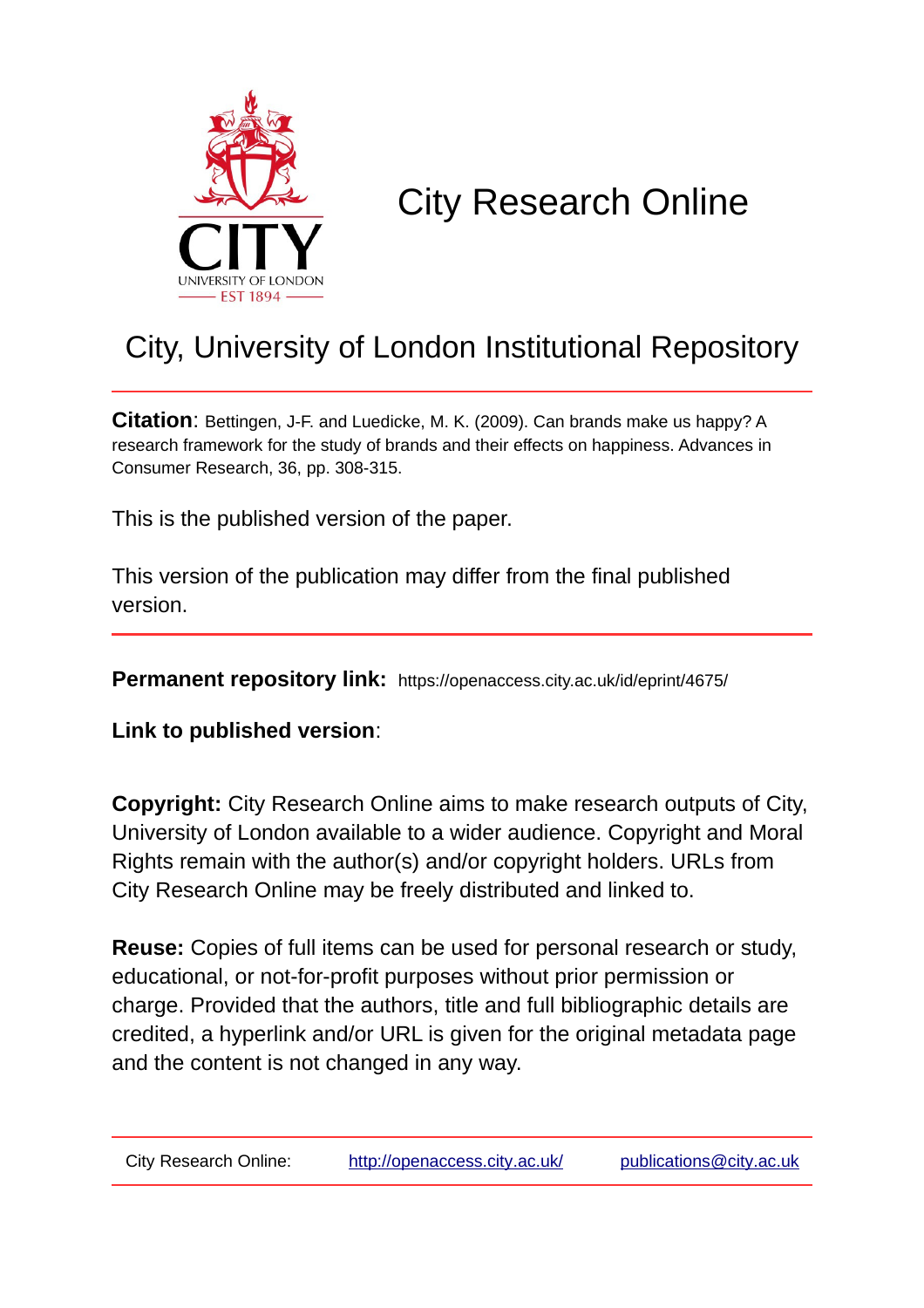# **Can Brands Make Us Happy? A Research Framework for the Study of Brands and Their Effects on Happiness**

Jean-Francois Bettingen, University of Innsbruck, Austria Marius K. Luedicke, University of Innsbruck, Austria

#### **ABSTRACT**

Brands permeate consumer culture. Yet, despite their ubiquitous presence, one of the societally most relevant and fundamental questions of brand existence remains among the most difficult to capture: Can brands make us happy? Academics have identified emotional and cognitive influences of brands on loyalty and studied the broader well-being effects of income and consumption. This paper adds to this discourse by analyzing the roads and barriers of researching correlations between brands and happiness. We first evaluate methods to reliably assess general influences on happiness. Then, we differentiate three levels of the consumer-brand experience and discuss if and how their respective correlations with happiness can meaningfully be measured. As a result, we offer a roadmap for brand-related happiness research that directs and inspires further inquiry.

#### **INTRODUCTION**

When Apple's first cellular phone, the "iphone," hit the U.S. Market in June 2007, the most devoted fans went to such lengths as to spend several nights in front of the Apple stores to get a hand on the device. Once acquired, they petted the product, showed it around, cheered the brand, and thus rejuvenated the brand-based market system. Has the owners' happiness been driven by the device itself? Was it the brand? Or was it the entire system of brands that molded the iphone in to being such a powerful identity resource?

Brands have been important since about 1885. Since these early days, brands have become means not only for making betterinformed purchasing decisions, but also for advancing individual identity projects (Elliott and Wattanasuwan 1998); as symbols of taste, wealth, and belonging (Levy 1959), as objects of desire (Belk, Ger and Askegaard 2003, Ahuvia 2005), as motives for social community building (McAlexander, Schouten and Koenig 2002), and as relationship partners (Fournier 1998). Whereas these functions have been perceived as implicitly positive for consumer wellbeing, brands have also long been criticized (Fisk 1967). Over the last decade, a rising number of authors have investigated the darker side of corporate branding, the brand's potential backlash (Handelman 1999; Holt 2002; Klein 1999; Kozinets and Handelman 2004; Lasn 2000). The key point of these studies is that the "branding of cultures" by corporations advances a superficial culture of over-consumption, resulting ultimately in the destruction of human and environmental resources, a reduced quality of human relationships and diminished overall well-being (Csikszentmihalyi 1999).

The above findings evoke the fundamental question of whether brands can make us happy. Existing research has illuminated various influences of consumption on happiness, such as car possession, smoking, or leisure activity levels, and scrutinized demographic influences such as income, employment, or race on happiness, but remains silent on the level(s) at which brands might influence consumers' and society's psychological well-being. This paper offers an important next step towards closing this gap in knowledge by reflecting on the roads and barriers of brand-related happiness research. We first discuss the concept of happiness, its various influences, and its most reliable measures. Then, we describe three distinct levels of brand experience from which consumers might derive happiness; brand clues, brand systems, and the overall system of brands. Lastly, we combine the suitable happiness measures with these three realms of experience to present a research framework for future brand-related happiness research.

#### **THE LEVELS OF BRAND EXPERIENCE**

A brand is a "name, term, sign, symbol, or design, or a combination of them, intended to identify the goods or services of one seller or group of sellers and to differentiate them from those of competitors" (Chernatony and Dall'Olmo Riley 1998, 419). This and various other more cultural and multi-faceted concepts of brands underlie an extensive body of literature that has illuminated the individual-psychological (Aaker, Fournier and Brasel 2004; Tybout and Carpenter 2001), communal-sociological (Arnould and Thompson 2005; Hellmann 2003; McAlexander, Schouten and Koenig 2002), and economic-managerial (Aaker 1995) merits of branding. However, for our purpose, we need a definition of the brand that differentiates the tangible, observable elements of a brand (e.g. a specific thing) from the meanings of them (e.g. its community associations) and again from the meanings of the entirety of brands in society (i.e. attitude towards bands in general). We next describe these three levels of brand experience as brand clues, brand systems and the system of brands.

#### **Brand Clues**

A "brand clue" is a set of distinctions that consumers experience with their physical senses-sight, hearing, smell, touch and taste. As manifestations of brands, brand clues include logos, products, price tags, stores, sounds, smells and other clues through which consumers identify the derivation, quality, or function of a particular good or service. For an observer, that is an owner or nonowner, a brand clue in itself is experiential and meaningless. However, brand clues are also links to the brand system.

#### **Brand Systems**

Brand systems are systems of communication that organize the meanings of brand clues for an observer (Giesler 2003). Such meanings may include the particular identity connotations of a brand (e.g. the innovative spirit of Apple products), the connotations of group belonging (e.g. the community of Harley Davidson owners), and the (largely imagined) social responses that consumers derive from interpreting brand meanings (e.g. responses to wearing fashion brands).

Brand systems are characterized by three markers (Luedicke 2005). First, brand systems are established through social communication about brand clues. They proliferate with every reference made to the brand, but are as oblivious as human minds. Second, distinctive clues with high social relevance influence the brand systems' communicative "noise." That social noise is independent of whether consumers accept, alter, or oppose the suggested meanings of the brand clues. Third, being intelligent in their social reproduction, brand systems negotiate and perpetuate specific programs and structures that guide, constrain, and inspire communication. Programs and structures allow consumers, marketers and other observers to communicate in accordance with–or against–the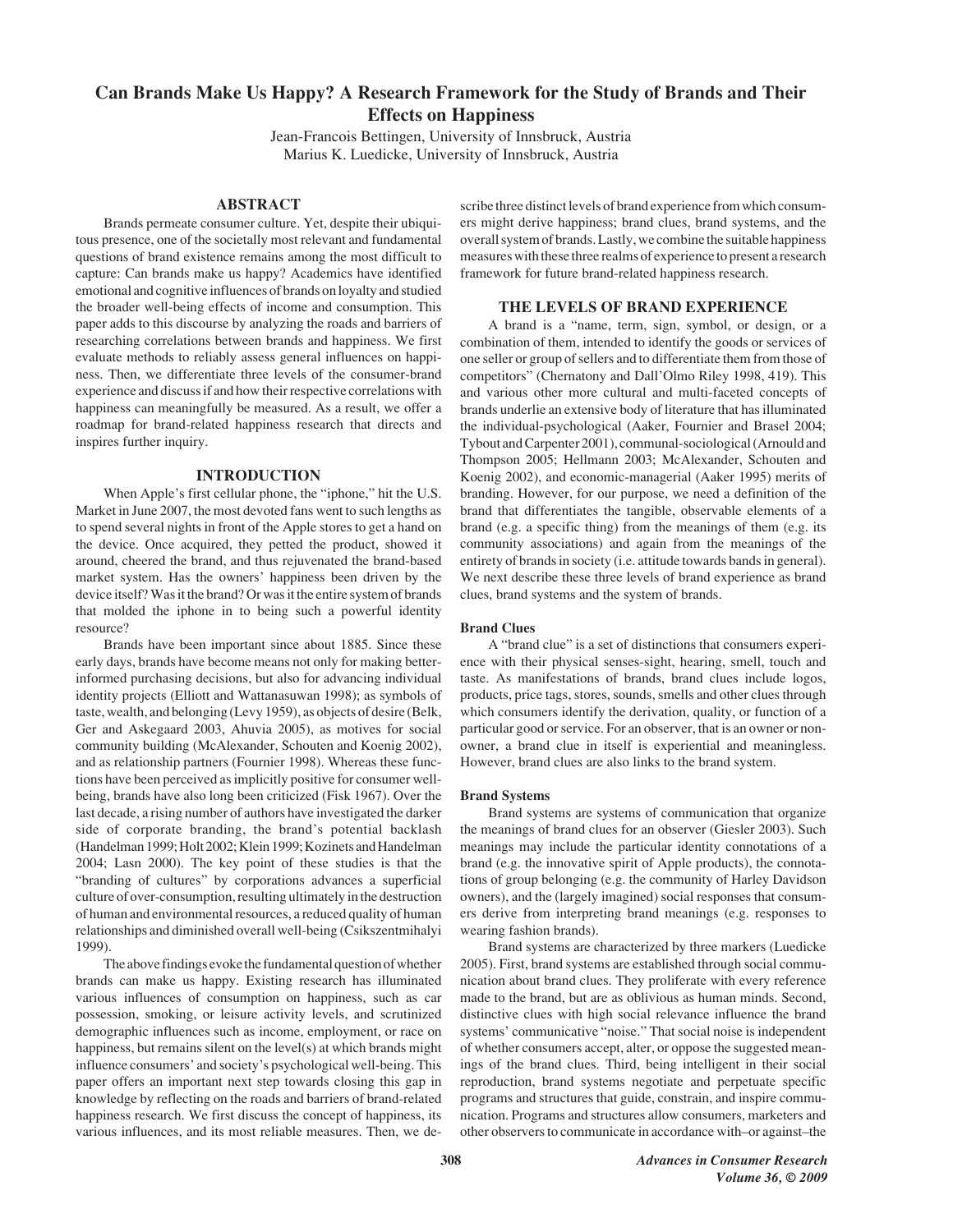

predominant meanings of a brand system and use these meanings for their marketing or identity goals.

#### **The System of Brands**

The system of brands is a theoretical concept for studying the entire presence and role of brands for an observer. Brands and their social utilization by organizations and consumers are understood as a functional subsystem of consumer societies, and operate with particular programs and codes. In distinction to the brand system, which embraces communications around a specific brand, the system of brands refers to the general logic of brands that enables consumers to recognize brands as parts of a larger system. The shared knowledge about the system allows consumers to employ brands both as a means for social distinction as well as for better making purchasing decisions.

In concert, these three notions allow us to meaningfully define the notion of brands, and to correlate brand experiences with consumer happiness (see Figure 1). Observers (e.g. consumers, marketers, journalists) perceive brand clues independent of brand knowledge (e.g. a Ferrari is a loud red car). When they learn about the brand's social attributes and how they are perceived in a particular cultural context (e.g. a Ferrari is a high status vehicle, or a "pimp ride"), they experience the brand system. Observers that, for instance, have their first experiences with consumer cultures will get an understanding of the system of brands in this particular context. They will learn that particular brands have an effect on social responses or that some social realms demand the usage of brands whereas others rather despise it. Differentiating these three levels of brand experience enables us to distinguish suitable measures for their assessment.

#### **WHAT IS HAPPINESS?**

Ancient Greek philosophy understood happiness as the absence of pain (e.g. Epicure), and was focused largely on the body or the result of intelligent reflection (e.g. Cicero). The hedonist philosophy of Aristippus of Cyrene, however, theorized that happiness was the sum of material pleasures, and the meaning of life was the maximization of delight (Layard 2005, Fromm [1976] 2007). This hedonistic concept of happiness was particularly influential for the Italian metropolitan elite of the Renaissance, and the British and French bourgeoisie of the 18th and 19th centuries. Hedonism continues to be expressed in contemporary consumer culture with the creed of "having more" is "being more" (see Fromm 2007 for a critique). Whether happiness is–or should be–the ultimate goal in life remains an unresolved philosophical question. However, it is evident that American consumers accept the "pursuit of happiness"

since the Declaration of Independence in 1776 as a salient life goal and consumption as a central means for leveraging it.

The definition of happiness is largely author dependant. In the literature, a person's "happiness" is determined in at least four different ways. Psychologists tend to use the construct of "subjective well-being" (Diener et al. 1999). This term reflects the idea of happiness as a non-physical state that cannot be objectively measured (as opposed to body temperature or blood pressure). In this view, subjective well-being is "the degree to which an individual judges the overall quality of his/her own life-as-a-whole favorably" (Veenhoven 2001, p. 4). Economists, in contrast, understand wellbeing as a function of a person's income and the utility derived from consumption (Sunanyi-Unger 1981). Another stream of literature theorizes happiness as one of many human affects. For these researchers, happiness levels can be derived from the observationand averaging-of a person's affects over a period of time. Lastly, researchers in the field of neurobiology perceive happiness as an activation state within a particular region of the brain.

#### **What Influences Happiness?**

Generic influences on happiness (using measures of satisfaction) were found to include income, personal characteristics, socially-developed characteristics, how respondents spend their time, attitudes and beliefs towards self/others/life, relationships, and the wider economic, social and political environment (Dolan, Peasgood and White 2008, p. 97). Such research has found, for instance, significant differences in the evaluation of subjective well-being depending on people being employed versus unemployed and single versus living with a partner (ibid.). People with high selfesteem, a sense of personal control, optimism, and extraversion were found to be generally happier (Myers and Diener 1995). Research has also tested for happiness correlations with gender, age, education, and ethnicity, but results vary among the various studies (Andrews and Withey 1976; Diener 1984). It seems that money can buy happiness, but only temporarily (Myers and Diener 1995).

The question underpinning all these analyses is whether happiness can be influenced. Some authors argue that about 50% of one's satisfaction is predefined in the human genetic program and that life circumstances only marginally affect human happiness (Lykken and Tellegen 1996). Others believe that a change in behavior, such as an eventual grateful gesture to a friend, can change overall happiness levels (Wallis et al 2005, Seligman 2002). Self-evaluation has been variously used in studies correlating consumption with happiness (see Table 1)(Diener and Suh 1999, Frey and Stutzer 2002, Layard 2005). It has been reported, for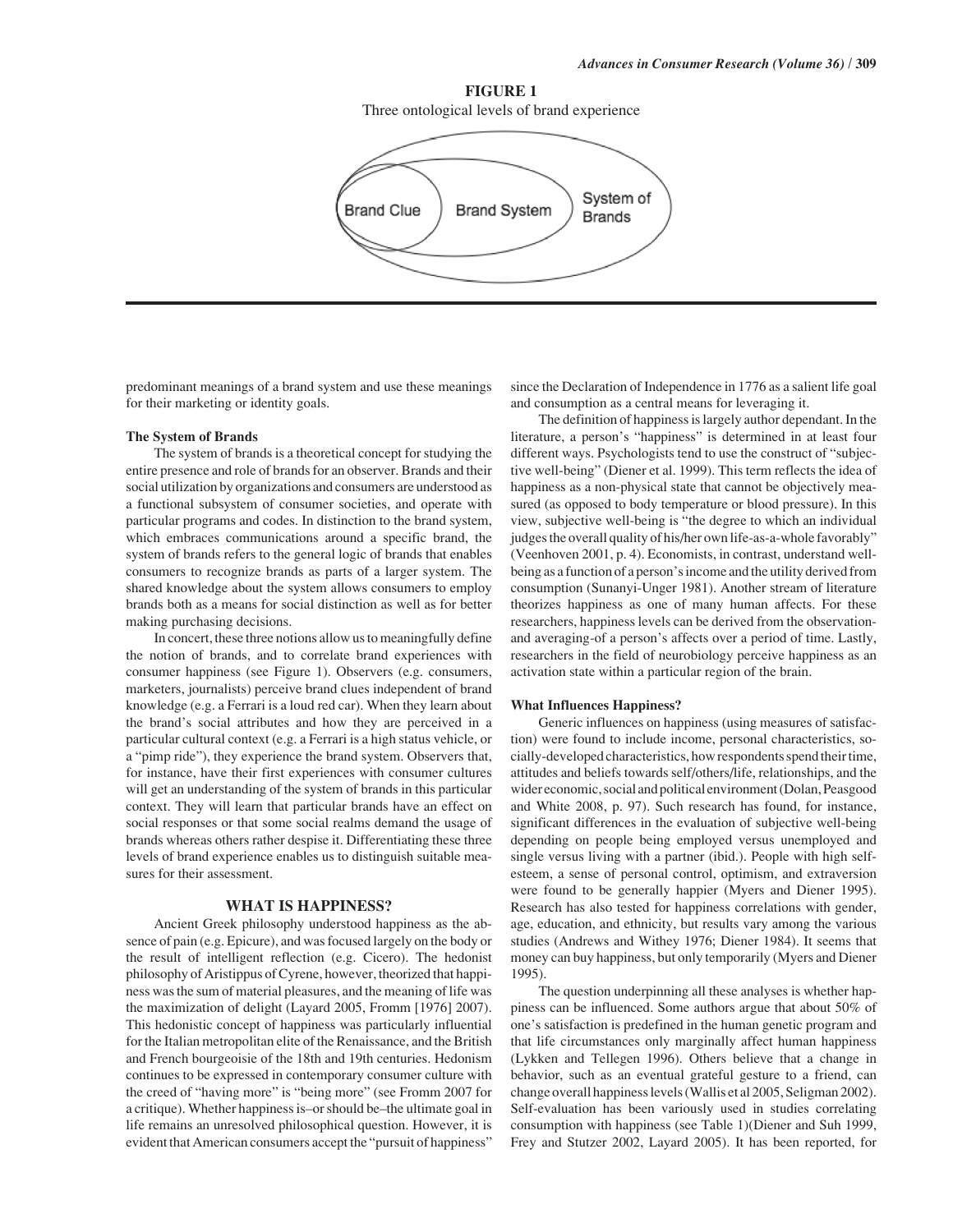**310 /** *Can Brands Make Us Happy? A Research Framework for the study of Brands and Their Effects on Happiness*

**TABLE 1**

Correlates of Consumption Measures and Happiness (Source: The World Database of Happiness)

| <b>Consumption Measure</b>               | <b>Correlation with</b><br><b>Happiness</b> |
|------------------------------------------|---------------------------------------------|
| Car Ownership                            | $r = +.17$                                  |
| Active involvement in sports             | $r = +.19$                                  |
| Possession of micro-wave and dish-washer | $r = +.15$                                  |
| Leisure activity level                   | $r = +.14$                                  |
| Smoking                                  | r=-.10                                      |

instance, that among 3,500 Dutch consumers above 18 years of age car ownership correlates moderately positive with happiness  $(r=+$ .17, p<.05 in 1997 and r= + .12, p<.05 in 1993).

Whereas these above studies provide some evidence of consumption influences on happiness, they tell little about brands and remain vague on both the various levels of brand experiences and on the direction of causality. Consequentially, the ultimate question of whether-and how-brands influence consumer happiness has yet to be answered.

#### **HOW IS HAPPINESS MEASURED?**

Approaches to measuring happiness are many fold. As stated above, scholars understand happiness in at least four different ways. However, the economists' reductionism approach of objective well-being does not add to our quest as this stream abstracts from subjective and individual evaluations. In the sections that follow, we describe the key approaches of subjective well-being, hedonic affect, and physiological activation in more detail.

#### **Measuring Happiness as Subjective Well-Being**

A broad variety of scales have been used to quantify peoples' quality or satisfaction with life. Among the former, the "Satisfaction with Life Scale" of Pavot and Diener (1993) ranks as the most reputed. It evaluates overall happiness with five questions rated on a scale from 1 (strongly disagree) to 7 (strongly agree). Other examples of multi-item scales include the "Oxford Happiness Inventory" (Argyle et al. 1989) with 29 items and the "Depression-Happiness Scale" (McGreal and Joseph 1993) with 40 items.

For some authors, single-item scales are, on average, as valid as multi-item scales (Burisch 1984). Such scales typically use a question such as "On the whole, are you very satisfied, fairly satisfied, not very satisfied, or not at all satisfied with the life you lead?" (European Commission 2008), or "Taken all together, how would you say things are these days? Would you say that you are…?" Answers on a 7 point Likert type scale range from "completely unhappy" to "completely happy" (Andrews and Whitney 1976). For these single-item scales it was found to make no empirical difference in results if the word "satisfied" or "happy" was used (Hirata 2006). This makes the single-item scale applicable for large-scale surveys.

The subjective well-being approach and its underlying beliefs have two important implications for our study. First, happiness is

not understood as a peak of life evaluation, but being happy means that a person judges his or her life favorably rather than unfavorably at a particular point in time. Typically, such measures are repeated over months and years to measure changes in correlations and to abstract from punctual emotions. Second, happiness is understood as a subjective appreciation of one's life without any objective standard. Hence, if consumers judge themselves to be happy, then, as far as the researcher is concerned, they are happy. Difficulties with studying satisfaction with life arise from whether it is a stable personal trait or an evaluation that depends on life circumstances (Veenhoven 1994), and whether happiness is perceived as absolute or relative (Veenhoven 1991). As it currently stands, most researchers in the satisfaction of life paradigm agree that happiness depends on both personal traits and life circumstances. It is further found to depend on both the respondents' social environments and as absolute in the sense that happiness cannot occur unless basic human needs–such as security, health, and food–are satisfied.

#### **Measuring Happiness as Hedonic Affect**

Happiness correlates not only with the subjective evaluation of the degree to which personal expectations have been met (see Bentham 1789, Veenhoven 1984, Myers and Diener 1995), but also with the relative presence of positive and negative affects. These include the pleasantness of emotions (e.g. love), sensory feelings (e.g. taste), and mood (a mixture of affects). The World Database of Happiness lists more than 200 different scales for measuring hedonic affects. Affect scales explicitly ask for affective states, in contrast to subjective well-being scales that avoid words referring to feelings or moods, but ask for achievements, wants, and goals. Furthermore, researchers applying affective measures are not restricted to self-reports, but can also draw on external observations such as those of family members or the researchers themselves (Noelle-Neumann 1977).

Affective experiences can be evaluated simultaneously good and bad, and should therefore be described as bivalent rather than bipolar (Kahneman 1999). The Positive and Negative Affect Schedule (PANAS) measure of affect rates among the most frequently used affect scales (Watson, Clark, and Tellegen 1988). Participants are asked to rate ten positive affects (interested, excited, strong, enthusiastic, proud, alert, inspired, determined, attentive, and active) and ten negative affects (distressed, upset, guilty, scared, hostile, irritable, ashamed, nervous, jittery, and afraid) according to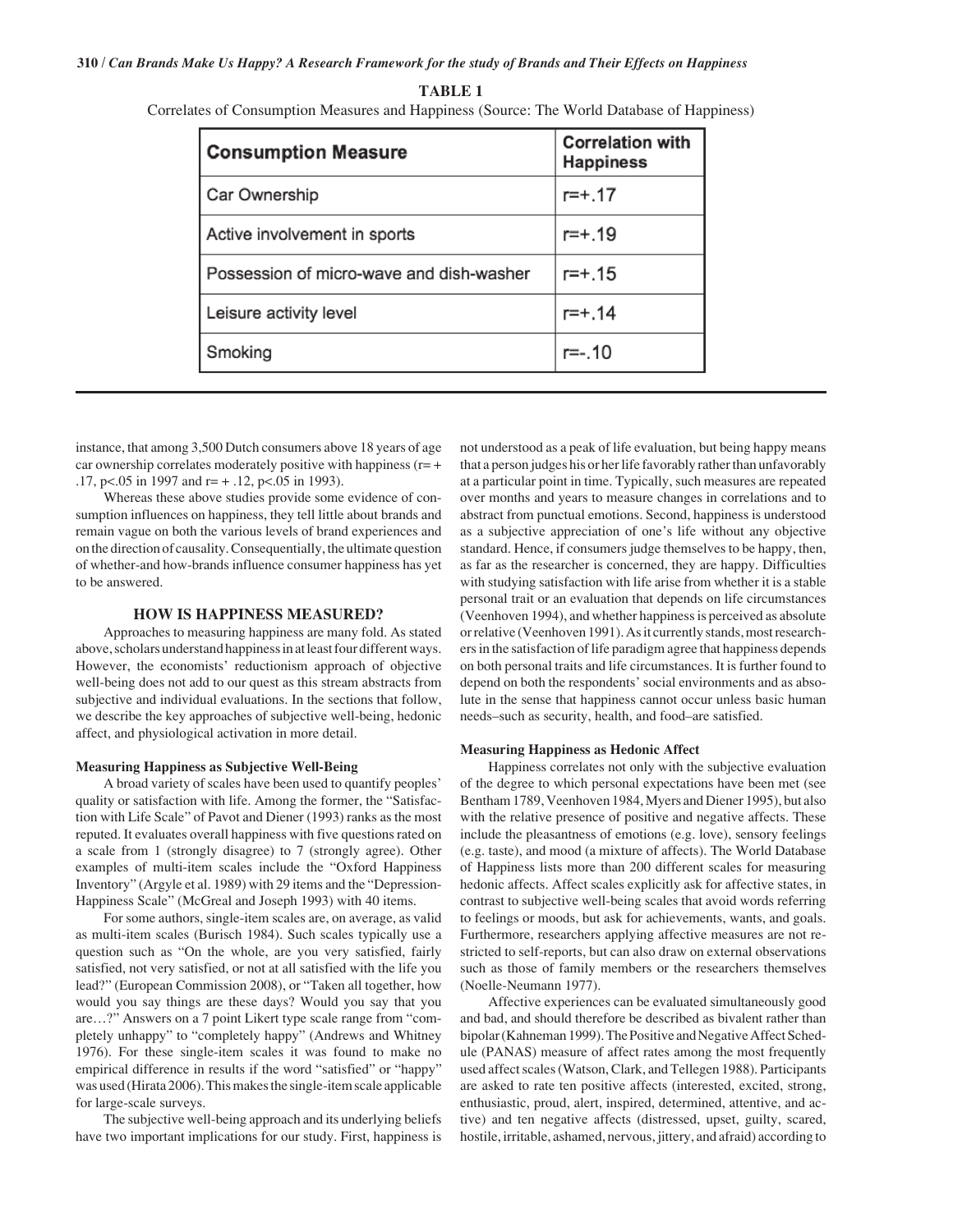their emotional strength at various points in time. Answers range from 1="very slightly or not at all," to 5="extremely" (ibid.). As affects change in situ, they must be measured repetitively to inform about a participant's overall happiness. The "Experience Sampling Method" (ESM, Csikszentmihalyi, Lason and Prescott 1977) acknowledges this dynamic by asking respondents several times per day to report the situation they are engaged in at that moment and to evaluate the presence or absence of various feelings. Although this method reveals valuable insights on the intensity of current feelings in a specific situation, it remains difficult to be implemented for larger scale surveys. Therefore, Kahneman et al (2004) developed the "Day Reconstruction Method" (DRM) that combines elements of time diaries and experience sampling. Respondents are asked to reconstruct the previous day by dividing it into various episodes and to indicate the time dedicated to that episode. In a second step, respondents are asked to report the intensity of feelings along nine affect dimensions on a scale ranging from 0 (not at all) to 6 (very much). The assessed net affect of an experience is defined as the average of the 3 positive affect dimensions (happy, warm, enjoying myself) less the average of the 6 negative affect dimensions (frustrated, depressed, hassled, angry, worried, criticized) (Kahneman and Krueger 2006). These dimensions are nevertheless not fixed and the list can vary depending on the research goals.

The measure of happiness via affect is not without its disputes. Kahneman and colleagues, for instance, argue that remembering effects disturb the correct assessment of happiness. Therefore, their approach inquires into the lived experiences of people in situ. They found, for instance, that the five most positive activities for Texas housewives are (in descending order) sex, socializing, relaxing, praying or meditating, and eating, rather than taking care of children (Wallis et al 2005). Seligman (2002) and others argue against this position because they find memories and stories telling more about authentic happiness than the actual experiences. Seligman concludes that engagement and meaning are more influential to happiness than the pursuit of pleasure.

#### **Measuring Happiness via Physiological Responses**

Since neurobiologist have found reliable correlations between self-reported happiness and the activation of particular brain regions, happiness is considered to some extend measurable objectively. Methods for deriving results are electrophysiological (EEG, EKG) and imaging (e.g. fMRI, PET) response techniques. Subjects respond to various stimuli, such as haptic experiences or social stimuli (e.g. family pictures or a movie), with changes in their skin conductivity, heart rate, or activation of brain areas. These findings largely abstract from cultural influences on happiness evaluations and from individual interpretation of emotions. However, researchers must define the levels of activation that translate reliably into self-reported happiness. Hence, as they entail the opposite strength and weaknesses of the self-report techniques, these measures are useful as complementary methods. Realistically, however, most researchers will be unable to cover the financial expenses of an fMRI study with a representative sample of consumers.

# **ROADS AND BARRIERS FOR MEASURING BRAND-RELATED HAPPINESS**

Consumption inspires human senses as much as it evokes their thoughts (Holbrook and Hirschman 1982). With their refined qualities, brands are likely to do so in specific ways at the above three experiential levels. Consumer researchers have inquired at various occasions into the short and long term hedonic responses of consumers to brand or product stimuli (cf. Chaudhuri and Holbrook 2001; Ruth 2001; Sundie et al 2006). Some studies have also

#### *Advances in Consumer Research (Volume 36)* **/ 311**

considered how the evaluation of these affects or responses may be mediated by the cognitive appraisal of emotions (Edell and Burke 1987), personality (Matzler, Bidmon and Grabner-Kräuter 2006), and experience and background knowledge (Ruth 2001; Washburn, Till and Priluck 2004). Most of these studies, however, focus too narrowly on selected emotions (e.g. Di Monaco et al 2004) or character traits (e.g. Matzler, Bidmon and Grabner-Kräuter 2006) and ignore well-being outcomes. They also use the brand notion rarely distinct from the products or companies they represent, so that the particular effect of brand clues and systems remains unappreciated. In their attentive study of the influence of brand trust and affect on market performance, Chaudhuri and Holbrook (2001, p. 87) come closest to an explicit study of brand-related happiness. They measure correlations of brand affect and loyalty by asking three direct questions: "I feel good when I use this brand", "This brand makes me happy", and "This brand gives me pleasure." While these authors provide insightful information, we find such unconcealed, intrusive questions not only likely to provoke biased answers, but also unsuitable for capturing consumer experiences with brands comprehensively (see Kahneman and Krueger above). Hence, we next evaluate potential methods for understanding the role of brands for happiness based on the above distinct levels of brand experience and the most reliable measures. Figure 2 provides an illustrative overview of the various options and limitations that we discuss next.

#### **Brand Clues and Happiness**

A brand clue was defined as a visual, audible, haptic, olfactory, or gustational experience that can be evaluated via physiological response tests and affect measures. The experiencing of brand clues, such as driving a Porsche, will have little (if any) direct influence on cognitive appraisals of well-being, but probably a mediated one. Brand clues can be evaluated by participants that have no previous experience with, or knowledge of the social meaning of the branded good or service. Hence, discrimination of hedonic or physiological responses can be attributed to experiences with goods of different sensual qualities. Researchers may consider various sorts of high and low end branded products for comparison.

From the above methodical and conceptual findings we derive three suitable ways for measuring potential brand clue effects on happiness. First, we suggest conducting laboratory or field experiments at which consumers are confronted with high and low quality, status, price, etc. brand clues. Subjects' physiological responses can be measured via electrophysiological (EEG, EKG) and imaging (e.g. fMRI, PET) techniques and related to subjective well-being measures.

Second, the day reconstruction method appears useful for evaluating emotional responses to brand clues over a period of several days, weeks, or even months. These brand-specific in situ self-evaluations can be flanked with external observations of these consumers' emotional responses to brand clues over this period of time. For such external data, the researcher or the friends and family observe and note facial expressions, posture, voice, and other physical behaviors.

Websites and mobile computer applications allow for more timely evaluations of brand-related affects then previously. The "hedonimeter.net" art project of Christine Wong Yap foreshadows such an empirical approach where respondents record and comment their emotions throughout their day (see e.g. http:// www.hedonimeter.net/results/index.php?op=view&id=2 [03/18/ 2008]). Results can be averaged and deviations can be calculated to reveal the respondent's amplitude and frequency of positive and negative brand-related feelings. An ascription of "happy" or "unhappy" requires the setting of threshold values.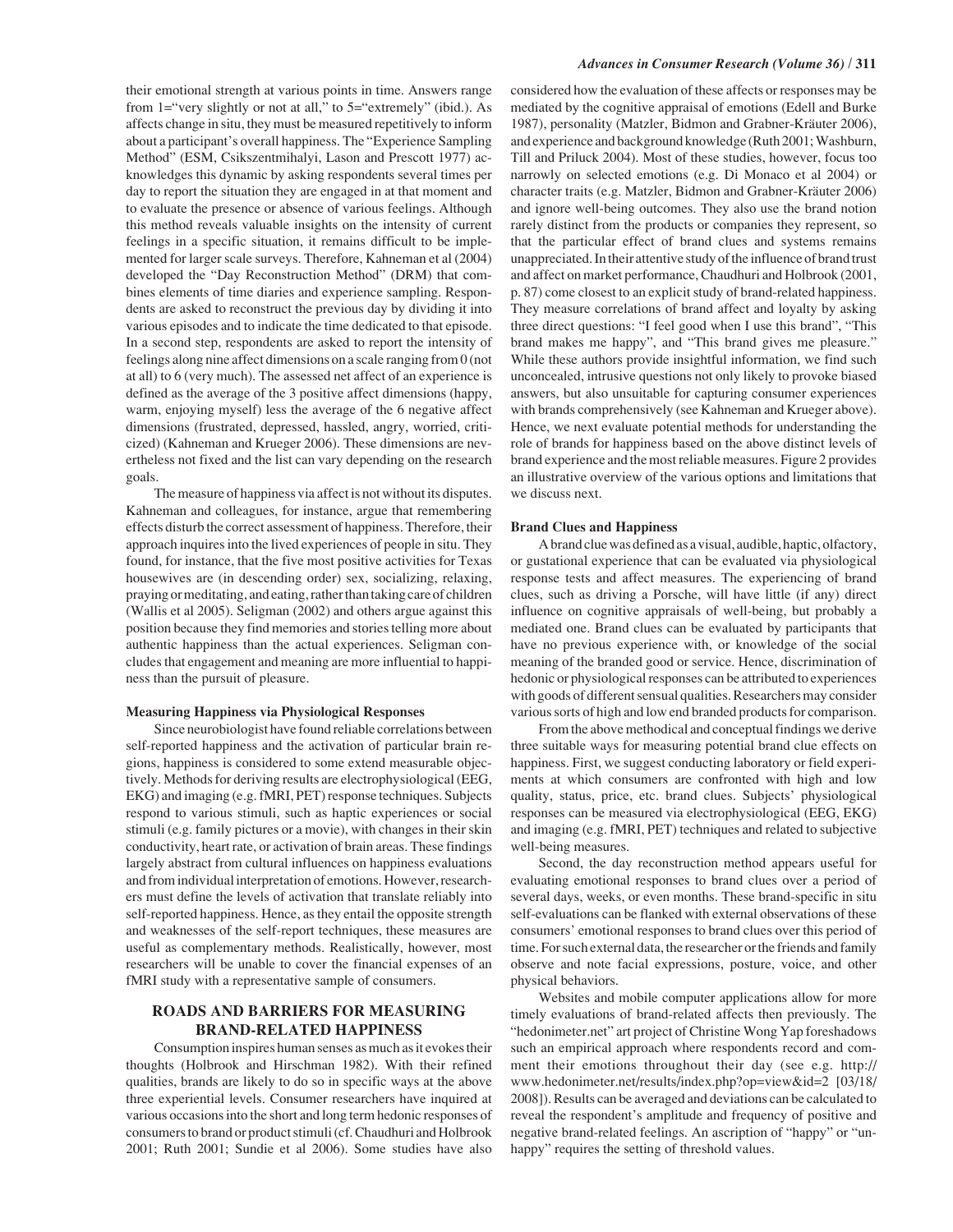| FIGURE |
|--------|
|--------|

A research roadmap for brand-related happiness research

| Happiness<br>Measure<br>Brand<br>Experience Level                         | Physiological<br><b>Responses</b>                                                                                                 | Emotional<br>Responses /<br><b>Affects</b>                                                                                                        | Subjective<br>Well-being<br>Evaluations                                                                                                                                                                           |
|---------------------------------------------------------------------------|-----------------------------------------------------------------------------------------------------------------------------------|---------------------------------------------------------------------------------------------------------------------------------------------------|-------------------------------------------------------------------------------------------------------------------------------------------------------------------------------------------------------------------|
| <b>Brand Clues</b><br>Sensory consumption<br>experiences                  | Electrophysiological<br>(EEG, EKG) and imaging<br>(e.g. fMRI, PET)<br>comparative experiments<br>with brand clues                 | Brand-specific in situ self-<br>evaluations (via DRM,<br>ESM) and external<br>evaluations of emotional<br>responses to brand clues                | Correlates of self<br>and external SWB<br>evaluations with<br>physiological and<br>emotional<br>responses; potential<br>new measure to<br>correlate brand clue.<br>and system<br>influences with<br>satisfaction. |
| <b>Brand Systems</b><br>Ideological and social<br>consumption experiences | Electrophysiological<br>(EEG, EKG) and imaging<br>(e.g. fMRI, PET)<br>comparative experiments<br>with social brand<br>perceptions | Brand-specific in situ self-<br>evaluations (via DRM,<br>ESM) and external<br>evaluations of emotional<br>responses to social brand<br>perception |                                                                                                                                                                                                                   |
| <b>System of Brands</b><br>Societal systemic brand<br>experiences         |                                                                                                                                   |                                                                                                                                                   |                                                                                                                                                                                                                   |

Third, for understanding influences of brand clues on satisfaction, we suggest (if applicable) calculating correlates of self and external measures of well-being with the physiological and emotional responses noted above. In addition, we suggest to develop a new scale that allows for measuring indirect brand clue influences on happiness, such as the number of high and low end brands owned, the amount of pleasure derived from consuming the brand in public, the number and type of responses to brand consumption, or the enjoyment with acquiring new products. Such a scale development process would require a qualitative study to evoke relevant brand clue effects. It seems though unlikely that a single temporally limited affect may influence significantly and permanently a consumer's overall subjective well-being. Causality between a favorable appreciation of a brand clue and a high level of subjective well-being may also be difficult to define.

#### **Brand Systems and Happiness**

Brand systems capture the social meanings of a brand that evolve through communication about brand clues (Giesler 2003, Luedicke 2005). Understanding the meaning of these communications within a particular culture requires cognitive processing of brand-related messages, such as corporate advertisements, the brand tales of friends, or the symbolic references that brand clues (e.g. shape, material, or style) make in a popular culture. Ownership of a branded good that is perceived as signaling high status-such as a Rolex watch-might influence owners' self-evaluations of their well-being because wearing a brand clue with high status recognition-rather than a socially less relevant product-might be perceived as an indicator for success and social achievement. In consumer cultural research, the symbolic value of brands has often been studied but seldom refined for a subsequent study of happiness. Among others, Fournier (1998) and Ahuvia (2005), for instance, report on consumers experiencing brand-related emotions from love to hate and Pichler and Hemetsberger (2007) argue that consumers develop extreme devotional relationships with brands. However, these authors remain ambiguous on specific happiness influences. Further examples of emotional responses to brand systems resides in the consumer resistance literature (e.g. Kozinets and Handelman 2004). This body of literature offers accounts of strong responses to brands and organizations that, again, unfold their cultural and marketing relevance both on the level of affect and of cognitive evaluation.

Two ways of measuring brand systems' influences on happiness appear viable on the above methodical and theoretical grounds. As a first approach, we suggest inquiring into the affects that brandrelated communications provoke (cf. Ruth 2001 for partial findings). This exercise largely overlaps with evaluating the role of brand clues for happiness. However, while using the same empirical approaches-e.g. ESM or DRM-the researcher focuses on in situ reports of social relationships that a brand inspires and on reports of symbolic use and consumer responses. The measure can be flanked by subjective well-being evaluations for consistency tests.

Alternatively or additionally, researchers may seek to reveal potential correlations between a person's general brand appreciation, brand ownership, and subjective well-being by means of multi-item scales. This approach operates on the level of a specific brand system (probably around a high profile brand) symbolizing the achievement of life goals. For instance, the possession of a Porsche may serve as mediator for the life goal "successful career." To understand this relationship, the researcher measures in a first set of items the respondents' general sensitivity towards brand meanings that is expressed, for instance, in brand knowledge, brand experience levels, brand name recall for product categories and the across-respondents overlap of brand associations. These questions need to be developed and tested carefully and should be less intrusive and obvious than existing ones. The second set of questions captures the effective use and meanings of brands that matter to respondents in particular social ways. The scale would allow for self-evaluations of brands that evoke high to low social responses and for indicating the type of responses that these brands evoke, such as surprise, rejection, or respectful recognition from others. Further it is of interest, what kind of relationships the respondents form with those meaningful brands, including positive and negative, short-lived and traditional relationships (see Fournier 1998). These data would provide an idea of the respondents' usage frequency and direction of brand meanings and allow for revealing potential correlations among the various appreciations of brand systems and happiness.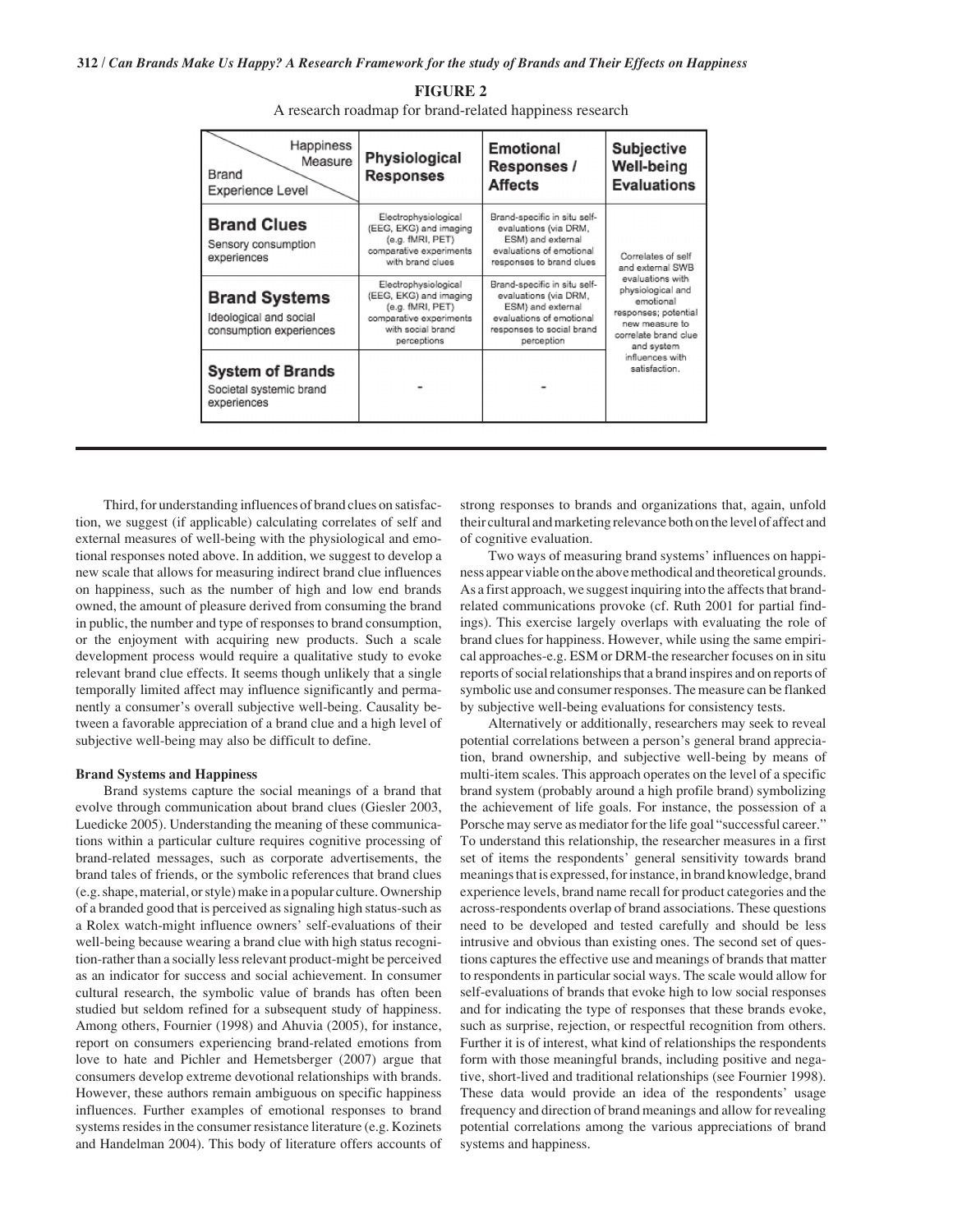We hypothesize that the influence of brands systems on subjective well-being is existent but limited whereas the physiological and attitude measures may evoke more vivid responses. However, most likely, it will be difficult to separate the brand clue from the brand system level responses.

#### **The System of Brands and Happiness**

On the system of brands level, we expect brands to influence individuals in their entirety as a social mechanism that not only facilitates purchase choices and (partially) quality evaluations, but also provides a cultural structure for symbolic uses of goods and services. Consumer culture theorists have used notions such as the "world of consumer products" (Fournier 1998) and "the web of brands" (Klein 1999) for describing brands on this systemic level. The major critique against brands also operates on this level of experience. The guiding question on this ontological level is, if the overall existence and influence of brands on consumers' lives has an impact on happiness evaluations, and if so, in which direction(s)? A broad range of answers is possible. Respondents might feel that the symbolic communication that brands reinforce changes their social life to the worse (argued e.g. by Klein 1999), because they have to actively consider what their products are telling others about themselves to avoid trouble. Yet, they might also and even simultaneously be positive towards the system of brands as it allows them to facilitate other aspects of social life, including even symbolic rebellion (Holt 2002). As an example, not having an Apple ipod has almost become a social stigma in some European schools. Parents that pay for their children not to be plagued at school experience this system in a particularly direct way.

Similar abstract constructs have been tested elsewhere for their influence on happiness. Frey, Leuchinger and Stutzer (2004) have, for instance, measured the influence of terrorism on overall happiness using the number of attacks and the number of people killed to define the periods with more or less terrorist activity. Later, they compared these data to longitudinal national happiness surveys. We might consider data such as national advertising expenses, density of billboards in downtown, or the number of brands in a country as comparable indicators, but they abstract from actual perceptions. We suggest conducting an explorative study for developing an appropriate measure of individual brand perceptions. Such a measure of the respondents' appreciation of the system of brand must allow for multi-faceted responses. Respondents must be able to appreciate and disapprove of aspects of the system at the same time, rather than rating the system in its entire social effect. Again, these responses would later be correlated with the same respondents' ranking on a subjective well-being scale. Such correlations are likely to occur for some groups of consumers (e.g. less affluent parents) and less for others (e.g. young urban professionals), depending on life circumstances, social comparison groups and particularly on income levels.

#### **Combining Measures**

Depending on scale length and complexity, it appears useful to combine the evaluations of brand clues, brand systems, and the system of brands for testing the measures for further correlations. It seems logical to combine the system of brands evaluation with the affect reports evaluated using the day reconstruction method.

#### **CONCLUSIONS**

This study offers an important step towards answering the question of whether brands can make us happy. We have argued that happiness (or frustration) may result from consumers' experiences with sensory brand clues, social brand systems and the overall system of brands in a particular society. We have shown that three

distinct paths can lead to a reliable evaluation of happiness: physiological responses, emotional responses (affect measures), and subjective well-being evaluations. On these conceptual and methodical grounds, we have developed a research framework; a guide to the most viable directions and approaches for further research into brand-related happiness. The limitations of this study coincide with its purpose; to invite fellow researchers to work on measures for hedonic responses to brand clues, on scales for the cognitive appreciation of brand systems, on evaluations of the system of brands, or on refining the directional guide with further options.

This ongoing research contributes to consumer behavior research, marketing theory, and public policy in three important ways. First, we seek to provide empirical evidence of consumers' multifaceted evaluations of brands and how they relate to each other in everyday consumption contexts. Second, we expect to learn more about the sources of happiness in brands for deriving marketing implications. And lastly, we hope to respond to social activists' critiques of the system of brands with reliable empirical data. This lack of empirical research has led to an abundance of populist critiques and affronts against corporations and brands, and cries out for independent scientific scrutiny.

#### **REFERENCES**

- Aaker, David A. (1995), "Building Strong Brands," *Brandweek*, 36 (Oct), 28-34.
- Aaker, Jennifer, Susan Fournier and S. Adam Brasel (2004), "When Good Brands Do Bad," *Journal of Consumer Research*, 31 (1), 1-17.
- Ahuvia, Aaron C. (2005), "Beyond the Extended Self: Loved Objects and Consumers' Identity Narratives," *Journal of Consumer Research*, 32 (1), 171-84.
- Andrews, Frank M. and Stephan B. Withey (1976), *Social indicators of well-being: American's perceptions of life quality*, New York: Plenum Press.
- Argyle, Michael, Maryanne Martin and Jill Crossland (1989), "Happiness as a function of personality and social encounters," in *Recent advances in social psychology: An international perspective*, ed. Joseph P. Forgas and Michael Innes, Amsterdam: Elsevier Science Publishers.
- Arnould, Eric J. and Craig J. Thompson (2005), "Consumer Culture Theory (CCT): Twenty Years of Research," *Journal of Consumer Research*, 32 (4), 868-83.
- Babin, Barry J., William R. Darten and Mitch Griffin (1994), "Work and/or Fun: Measuring Hedonic and Utilitarian Shopping Value," *Journal of Consumer Research*, 20 (4), 644-56.
- Belk, Russell W., Guliz Ger and Soren Askegaard (2003), "The Fire of Desire: A Multisited Inquiry into Consumer Passion," *Journal of Consumer Research*, 30 (3), 326-52.
- Bentham, Jeremy (1789), *An introduction into the principles of morals and legislation*, Dover: Dover Publications.
- Burisch, Matthias (1984), "You don't always get what you pay for: Measuring depression with short and simple versus long and sophisticated scales," *Journal of Research in Personality*, 18 (1), 81-98.
- Chaudhuri, Arjun and Mooris B. Holbrook (2001), "The Chain of Effects from Brand Trust and Brand Affect to Brand Performance: The Role of Brand Loyalty," *Journal of Marketing*, 65 (2), 81-94.
- Csikszentmihalyi, Mihaly (1999), "If we are so rich, why aren't we happy?" *American Psychologist*, 54 (10), 821-7.
- Csikszentmihalyi, Mihaly, Reed Larson and Suzanne Prescott (1977), "The ecology of adolescent activity and experience," *Journal of Youth and Adolescence*, 6 (3), 281-294.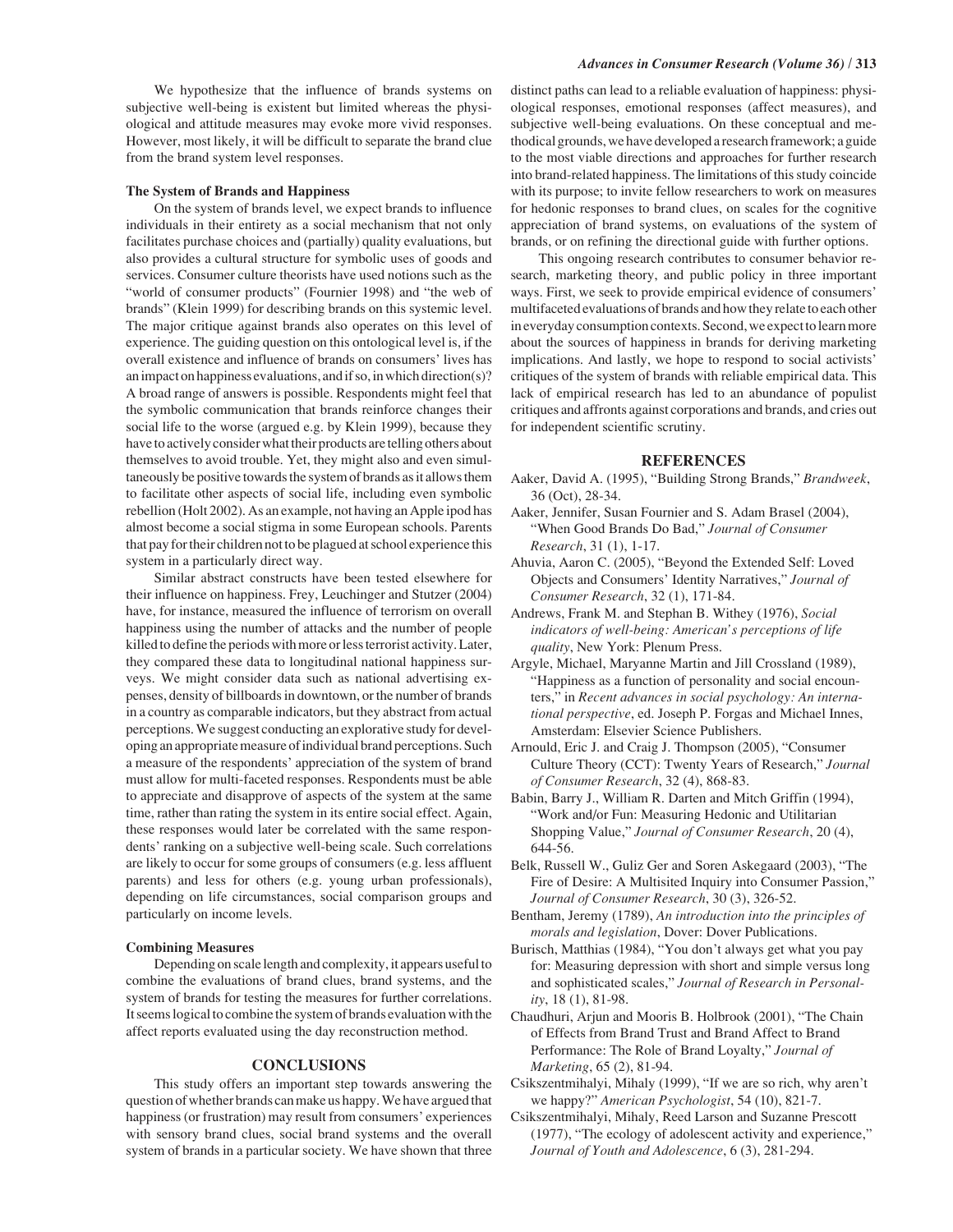#### **314 /** *Can Brands Make Us Happy? A Research Framework for the study of Brands and Their Effects on Happiness*

de Chernatony, Leslie and Francesca Dall'Olmo Riley (1998), "Defining A "Brand": Beyond The Literature With Experts' Interpretations," *Journal of Marketing Management*, 14 417- 443.

Di Monaco, R., S. Cavella, S. Di Marzo and P. Masi (2004), "The effect of expectations generated by brand name on the acceptability of dried semolina pasta," *Food Quality & Preference*, 15 (4), 429-37.

Diener, Ed (1984), "Subjective Well-Being," *Psychological Bulletin*, 95 (3), 542-575.

Diener, Ed and Eunkook Suh (1999), "National Differences in Subjective Well-Being," in *Well-Being: the Foundation of Hedonic Psychology*, ed. Daniel Kahneman, Ed Diener and Nobert Schwarz, New York: Russell Sage Foundation.

Diener, Ed, Eunkook M. Suh, Richard E. Lucas and Heidi L. Smith (1999), "Subjective Well-Being: Three Decades of Progress," *Psychological Bulletin*, 125 (2), 276-302.

Dolan, Paul, Tessa Peasgood and Mathew White (2008), "Do we really know what makes us happy? A review of the economic literature on the factors associated with subjective wellbeing," *Journal of Economic Psychology*, 29 (1), 94-122.

Edell, Julie A. and Marian Chapman Burke (1987), "The Power of Feelings in Understanding Advertising Effects," *Journal of Consumer Research*, 14 (3), 421-34.

European Commission (2008), "Europabarometer Survey," http:/ /ec.europa.eu/public\_opinion/, [03/01/2008]

Elliott, Richard and Kritsadarat Wattanasuwan (1998), "Brand as symbolic resources for the construction of identity," *International Journal of Advertising*, 17 (2), 131-145.

Fisk, George (1967), *Marketing Systems: An Introductory Analysis*, New York et al: Harper and Row.

Fournier, Susan (1998), "Consumers and Their Brands: Developing Relationship Theory in Consumer Research," *Journal of Consumer Research*, 24 (4), 343-373.

Frey, Bruno S. and Alois Stutzer (2002): *Happiness and Economics*, Princeton: University Press.

Frey, Bruno S., Simon Leuchinger and Alois Stutzer (2004), "Valuing Public Goods: The Life Satisfaction Approach," CESifo Working Paper.

Fromm, Erich ([1976] 2007), *Haben oder Sein*, München: dtv.

Giesler, Markus (2003), "Social Systems in Marketing," in *European Advances in Consumer Research*, Vol. 6, ed. Darach Turley and Stephen W. Brown, Valdosta, GA: Association for Consumer Research, 249-256.

Handelman, Jay M. (1999), "Culture Jamming: Expanding the Application of the Critical Research Project," in *Advances in Consumer Research*, Vol. 26, ed. Eric J. Arnould and Linda L. Price, Provo, UT: Association of Consumer Research, 399-404.

Hellmann, Kai-Uwe (2003), *Soziologie der Marke*, Frankfurt am Main: Suhrkamp.

Hirata, Johannes (2006), Happiness, Ethics and Economics (unpublished doctoral thesis), St. Gallen: University of St. Gallen.

Holbrook, Morris B. and Elizabeth C. Hirschman (1982), "The Experiential Aspects of Consumption: Consumer Fantasies, Feelings, and Fun," *Journal of Consumer Research*, 9 (2), 132-140.

Holt, Douglas B. (2002), "Why Do Brands Cause Trouble? A Dialectical Theory of Consumer Culture and Branding," *Journal of Consumer Research*, 29 (1), 70-90.

Kahneman, Daniel and Alan B. Krueger (2006), "Developments in the Measurement of Subjective Well-Being," *Journal of Economic Perspectives*, 20 (1), 3-24.

Kahneman, Daniel, Alan B. Krueger, David A. Schkade, Norbert Schwarz and Arthur A. Stone (2004), "A Survey Method for Characterizing Daily Life Experience: The Day Reconstruction Method," *Science*, 306 (5702), 1776-1780.

Klein, Naomi (1999), *No Logo-Taking Aim at the Brand Bullies*, New York: Picador.

Kozinets, Robert V. and Jay M. Handelman (2004), "Adversaries of Consumption: Consumer Movements, Activism, and Ideology," *Journal of Consumer Research*, 31 (3), 691-704.

Lasn, Kalle (2000), *Culture Jam: The Uncooling of America TM*, New York: Quill.

Layard, Richard (2005), *Happiness: Lessons from a New Science*, London: Penguin Books.

Levy, Sidney J. (1959), "Symbols for sale," *Harvard Business Review*, 37 (4), 117-125.

Luedicke, Marius K. (2005), "Brand Systems: A Conceptual Framework for the Sociological Analysis of Brand Phenomena," in *European Advances in Consumer Research*, Vol. 7, ed. Karin M. Ekström and Helene Brembeck, Valdosta, GA: Association for Consumer Research.

Lykken, David and Auke Tellegen (1996), "Happiness is a stochastic phenomenon," *Psychological Science*, 7 (3), 186- 9.

Matzler, Kurt, Sonja Bidmon and Sonja Grabner-Kräuter (2006), "Individual determinants of brand affect: the role of the personality traits of extraversion and openness to experience," *Journal of Product & Brand Management*, 15 (7), 427-34.

McAlexander, James H., John W. Schouten and Harold F. Koenig (2002), "Building Brand Community," *Journal of Marketing*, 66 (1), 38-54.

McGreal, Rita and Stephen Joseph (1993), "The Depression-Happiness Scale," *Psychological Reports*, 73 (3), 1279-1282.

Myers, David G. and Ed Diener (1995), "Who is Happy?," *Psychological Science*, 6 (1), 10-9.

Noelle-Neumann, Elisabeth (1977), "Politik und Glück," in *Freiheit und Sachzwang*, ed. Horst Baier and Helmut Schelsky, Opladen: Westdeutscher Verlag.

Pavot, William and Ed Diener (1993), "The Affective and Cognitive Context of Self-Reported Measures of Subjective Well-Being," *Social Indicators Research*, 28, 1-20.

Pichler, Elisabeth A. and Andrea Hemetsberger (2007), "Hopelessly Devoted to You-Towards an Extended Conceptualization of Consumer Devotion," *Advances in Consumer Research*, 34.

Ruth, Julie A. (2001), "Promoting a Brand's Emotion Benefits: The Influence of Emotion Categorization Processes on Consumer Evaluations," *Journal of Consumer Psychology*, 11 (2), 99-113.

Seligman, Martin E.P. (2002), *Authentic Happiness: Using the New Positive Psychology to Realize Your Potential for Lasting Fulfillment*, New York: Free Press/Simon and Schuster.

Sundie, Jill M., James Ward, Wynne W.; Chin and Stephanie Geiger-Oneto (2006), "Schadenfreude as a Consumption-Related Emotion: Feeling Happiness about the Downfall of Another's Product," *Advances in Consumer Research*, 33 (1), 96-7.

Tybout, Alice M. and Gregory S. Carpenter (2001), "Creating and Managing Brands," in *Kellogg on Marketing*, ed. Dawn Iacobucci, New York: Wiley, 74-102.

Veenhoven, Ruut, World Database of Happiness, Erasmus University Rotterdam., Available at: http:// worlddatabaseofhappiness.eur.nl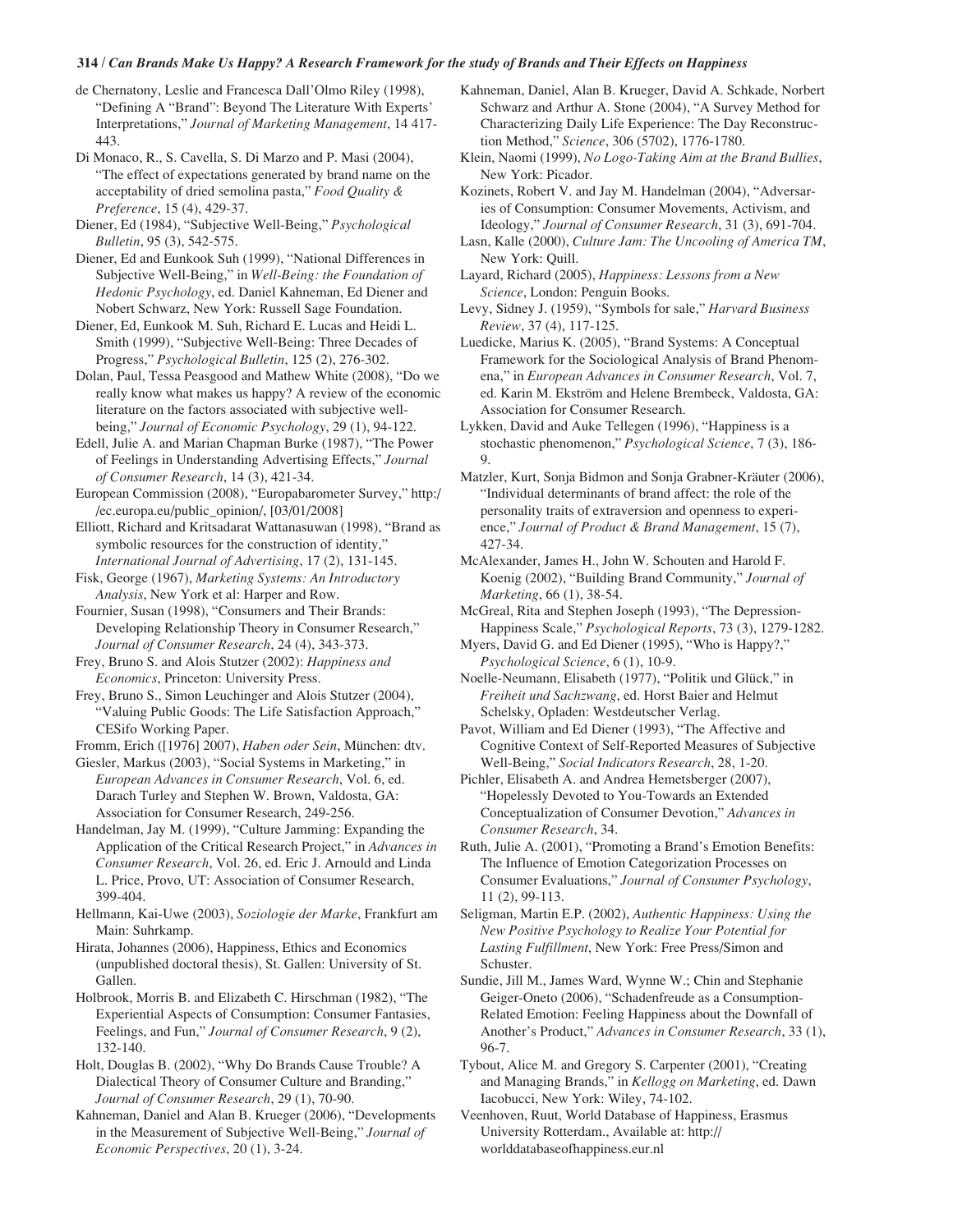(1984), "Conditions of Happiness," Dorbrecht/Boston: Kluwer Academic.

 (1991), "Is Happiness Relative?," *Social Indicators Research*, 24, 1-34.

 (1994), "Is Happiness a Trait?," *Social Indicators Research*, 31, 101-160.

 (2001), World Database of Happiness, Item Bank, Introductory Text, Available at: http:// worlddatabaseofhappiness.eur.nl [01/20/2008].

Washburn, Judith H., Brian D. Till and Randi Priluck (2004), "Brand Alliance and Customer-Based Brand-Equity Effects," *Psychology & Marketing*, 21 (7), 487-508.

Wallis, Claudia, Elizabeth Coady, Dan Cray, Alice Park and Jeffrey Ressner (2005), "The New Science of HAPPINESS," *Time*, 1/17/2005, pA2-A9.

Watson, David, Lee Anna Clark and Auke Tellegen (1988), "Development and Validation of Brief Measures of Positive and Negative Affect: The PANAS Scales," *Journal of Personality and Social Psychology*, 54 (6), 1063-70.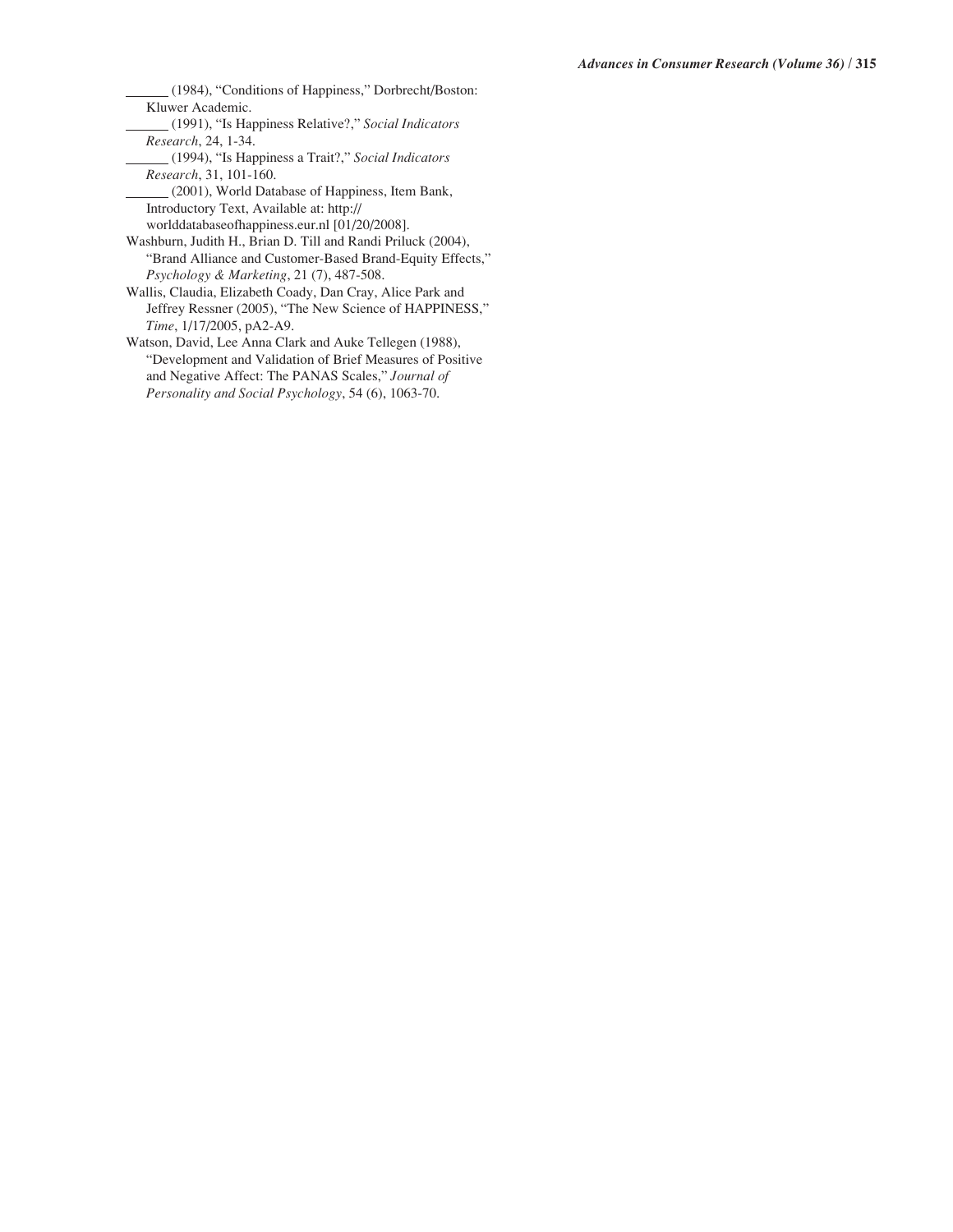# **Shopping for Civic Values: Exploring the Emergence of Civic Consumer Culture in Contemporary Western Society**

Janine Dermody, University of Gloucestershire, UK Stuart Hanmer-Lloyd, University of Gloucestershire, UK Richard Scullion, Bournemouth University, UK

### **ABSTRACT**

In this paper we critique how consumerism is considered an antithesis of citizenship, how acting as a consumer and acting in a civic manner are often viewed as detached parts of our lives. We seek to do this by exploring the blurring of consumerism and citizenship, which is culminating in an emerging area of politicised consumption based on citizenly rights, obligations and social inclusion together with competition and autonomous choice. We illustrate this emergence with specific reference to 'green' citizenconsumers to demonstrate the changing face of civic society in the west, where shopping can act as a vector for civic values and hence facilitates the emergence of civic consumer culture in contemporary western society.

# **INTRODUCTION–A CRISIS IN CIVIC SOCIETY?**

With consumerism dominating the ideology and behaviour of western society, the halcyon days of civic engagement, where individuals act as 'good citizens', are purported to be in decline. This concern exists because of the negative consequences associated with consumerism, in particular the charge of self-indulgence with little consideration for others. This has been compounded by the increasingly visible connections between consumerism and climate change, which is resulting in some profound implications for human, social and environmental capital. All western governments are undoubtedly concerned about the degradation of our society and planet, and have been for some time. In this paper, we are advocating that some of the underlying causes that threaten our planet can be linked to a breakdown in western civic society, and that, what might initially seem paradoxical, we believe combining civic and consumerist values may hold the key to reinvigorating the health of our planet and our society.

Concern about the breakdown in the traditions of civic society is echoed in academic work on social capital and active citizenship. For example David Putnam (2000), in *'Bowling Alone',* portrays the unparalleled collapse, since the 1960s, of social capital in America. The research of Hoskins et al (2006) indicates a mixed pattern of active citizenship in Europe. While David Halpern (2004) concurs that the strength of social capital in some western societies is cause for disquiet, he is much more concerned with the transformation of social capital per se. Halpern argues that what is more important is recognition that traditional types of social capital are in decline globally and are being replaced with more issuespecific and less time-demanding forms, with the most explicit manifestation residing within a universal increase in individualistic social capital. We argue that this mirrors many of the influences of consumerism in individuals' life-worlds and underlines the challenges associated with consumerism and climate change.

The British government is so concerned by this 'shift' in society, they have implemented educational policy to ensure citizenship now features highly on the educational curriculum in British schools, and are currently considering citizenship ceremonies for British school children to convey what it means to be a citizen of Britain-a sense of shared belonging, higher social cohesion, and for children to understand their rights and responsibilities as British citizens (BBC News24 2008). This concern is also reflected in wider educational networks, for example the CiCe thematic framework (see cice.londonmet.ac.uk).

Are we then facing a crisis in western society while we wait for an enlightened new generation to brandish the torch of citizenship as adults? Of course this depends on what is meant by citizenship and civicness. Professor Bernard Crick, who was asked to advise the British Government on introducing classes in citizenship into schools, makes a distinction between being a good citizen -obeying laws-and being an active citizen-getting involved in prescribed types of activity that are deemed of civic worth (for example voluntary work). However, this offers a somewhat narrow view of what it means to be a modern citizen living in the west, particularly if we accept that being civic and having a sense of community are perceived experiences, (Couldry et al 2007). Hence, it becomes necessary to look beyond the obvious places to better understand the state of 'civicness' in contemporary western society. At the same time it is also necessary to understand consumerism and its implications for civic society. In this paper we seek to do this by exploring the blurring of what has been viewed by traditionalists as two contrasting concepts, namely that of consumerism and citizenship, which is culminating in an emerging area of politicised consumption based on citizenly rights, obligations and social inclusion, together with competition and autonomous choice. We illustrate this emergence with specific reference to 'green' citizenconsumers to demonstrate the changing face of civic society in the west, where shopping can act as a vector for civic values. We begin our exploration by considering the underlying premises of civic culture, citizenship and consumerism.

### **THE UNDERLYING PREMISES OF CIVIC SOCIETY, CULTURE AND CITIZENSHIP**

The attributes of a civic society and culture are considered essential for a healthy public sphere and thus for legitimate democracy to survive and flourish. Civic society is generally considered to be the terrain in our lives between those spaces occupied by the economy and the State. It is within this terrain that citizens reside. Taking its cue from Habermasian theories of the public sphere, civic society has to be situated in accessible spaces where the flow of information and ideas are largely unfettered so that a communicative interaction between citizens is encouraged. Thus, *"norms of equality and symmetry"* prevail (Dahlgren 2006, 277), allowing all an opportunity to participate. Discussion of a civic nature, about issues that affect society generally, is considered vital for democracy to survive. Without such activity the hollow institutions of democracy may remain but without moral authority (Dahlgren 2006). These somewhat abstract notions have to be rooted in the everyday, the personal and the subjective lives of individuals and it is from this assumption that the idea of civic culture becomes crucial.

Dahlgren (2000, 2003) argues that civic culture requires social agents to act as citizens because it is through and by such acts that road markers are set out shaping future patterns of civic thought and behaviour. Traditionally this civic space has been located between that occupied by state and private life spheres, where consumption would have been placed firmly within the private sphere. He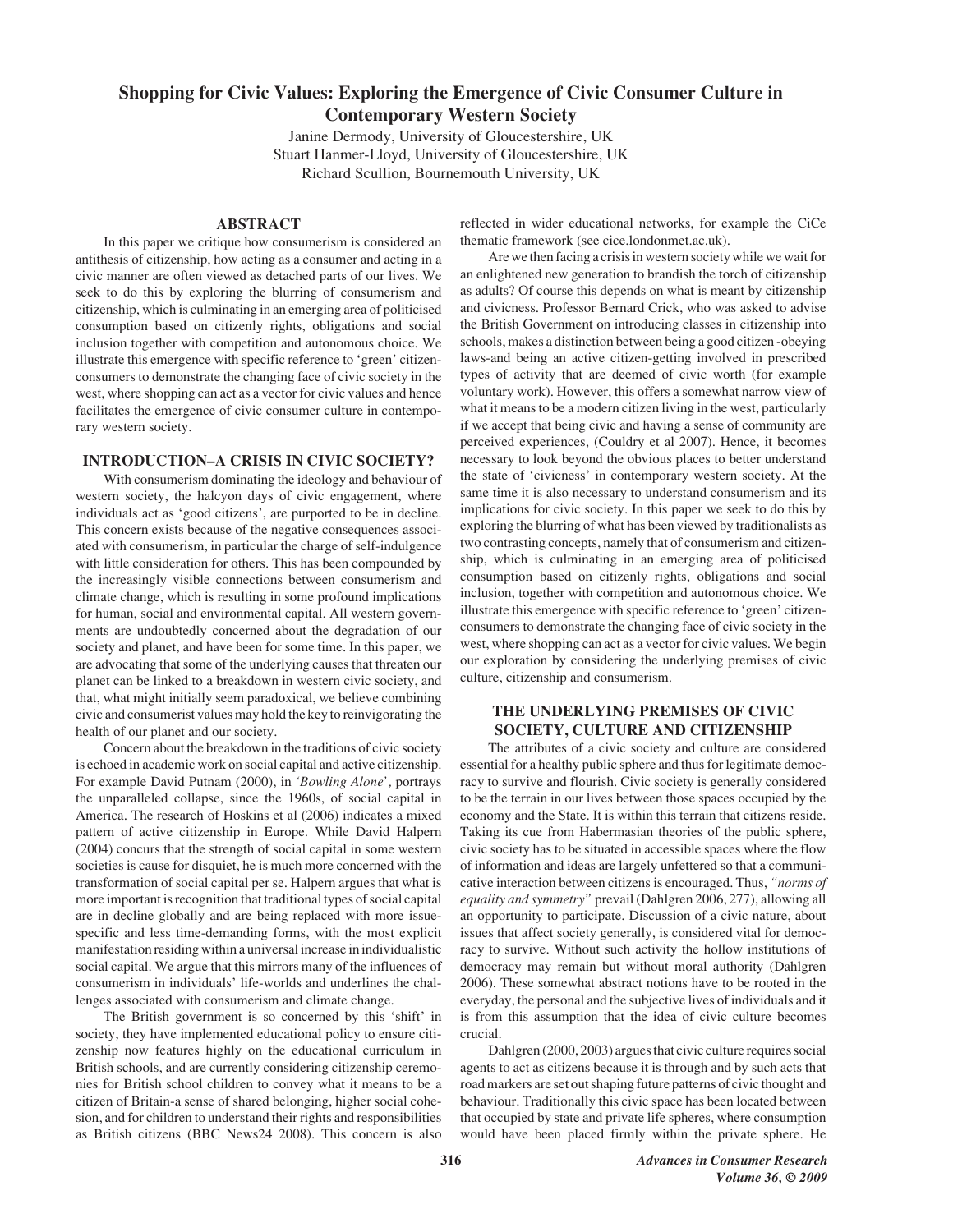| Values                                                                                                 | Must include positive disposition towards democracy as the best way of organising political life.                            |
|--------------------------------------------------------------------------------------------------------|------------------------------------------------------------------------------------------------------------------------------|
| Identity                                                                                               | People must see themselves as a political entity, as a citizen among the many identities they hold.                          |
| Affinity                                                                                               | Minimal sense of commonality must exist based on recognition of mutual needs.                                                |
| Knowledge                                                                                              | A degree of understanding about democracy and the literacy skills to participate.                                            |
| Experience                                                                                             | There must be some recurring practices that concretise democracy from an abstract to an actual occasion<br>event for people. |
| Discussion                                                                                             | Forms of civic interaction and discussion must take place in accessible locations.                                           |
| Source: synopsis of the ideas of Dahlgren (2003), Reconfiguring Civic Culture in the New Media Milieu. |                                                                                                                              |

**TABLE ONE** Dahlgren's Civic Culture model

outlines six variables making up civic culture-table one. At any given point the specific mix of these variables shapes the civic environment that might then be characterised and positioned on a continuum of empowering–disempowering for those living within such a culture.

Within this civic environment, citizens are afforded a trio of rights: personal freedom, participation in political processes and a sharing of the benefits from societal wealth (Marshall 1964). Marshall's notion of citizenship places it beyond individual selfdetermination despite being centred on entitlement, because the benefits of citizenship result largely through the collective development of a civil society (Turner 2001). Citizens are concerned with solving public problems (Boyte and Skelton 1998), through possessing a sense of belonging to a wider community (Abala-Bertrand 1996). Citizenship is thus about rights balanced with responsibilities, where agency is manifest through voice, where decisionmaking involves giving due consideration to justice, equality and the widest possible consequences, a space that ultimately affords superiority to broad societal wishes. Crick (2000) makes it clear that citizenship involves more than passive adherence to law *and* it also entails a willingness to take part in the public domain, which in itself, presupposes a belief in some sense of the 'common good'. Thus citizenship offers a notion of freedom that includes duty, which, in effect, imposes a certain direction and purpose on that freedom. In this way being a citizen involves the checking of some individual rights because the collective rights supersede them. Citizenship is then, to varying degrees, about equity, participation, delayed gratification and some form of representation.

The liberal model of citizenship-premised on individual rights (Isin and Turner 2002)-is well entrenched in many Western societies. Accordingly liberty is promoted through allowing individuals to pursue their own interests, and, because a certain form of rational choice is assumed, the actions of one such individual is thus considered unlikely to limit the liberty of others. This form of citizenship is the political equivalent of a lassiez-faire market. Alternative theories of citizenship challenge the dominance of this liberal perspective, arguing that communitarianism affords a much greater role for community cohesion, (Etzioni 1993), where the emphasis is on our socio-cultural obligations to one another. This is the political equivalent of social economy models that call for vigorous State intervention. In his polemic, Dahlgren (2006, 269) argues that a republican model of citizenship acknowledges elements of both liberal and communitarian thinking, it is *"citizenship as a mode of social agency within the context of pluralistic interests"*. This articulation of citizenship thus offers a vision of society that creates space for us to move between individual and collective

states of liberty. All three views of citizenship offer a view on the appropriate relationship between individual agency and community or social cohesion, between liberty and responsibility, between a freedom to and a freedom from. Parallels are evident in market spaces where the equivalent key relationship might be between consumer sovereignty and producer power. Nonetheless it is evident, from this brief account, how notions of the citizen and civic culture appear distant from a more consumerist-orientated culture.

# **THE CORE NOTIONS OF CONSUMERISM AND CONSUMERS**

Consumerism is typically associated with hedonism, narcissism, nihilisism, decadence, instant gratification and social control (Cohen 2003; Desmond 2003; Durning 1991; Ewen 1976; Firat and Dholakia 1998; O'Shaughnessy and O'Shaughnessy 2002; Thompson 1996; Thompson and Tambyah 1999). It is therefore not surprising that, as Kass and Kass (2000) observe, the more people grow to love their freedom and to view it as a distinct element of their lifestyle, the more they will view themselves as having no obligation but to self-indulge. O'Shaunnessy and O'Shaunessy (2002) argue that it is this sovereignty and liberty of choice that is complicit in the negative reputation of consumerism. Consumerism is thus often perceived as a negative influence on the morals of society–encouraging 'false values', materialism, unrestrained choice and indulgence and the isolation of individuals from their traditional communities as they seek 'never-to-be fulfilled' promises from their consumption choices. This, in turn, feeds consumers anxiety and self-doubt, undermining their sense of subjective wellbeing, and so reducing their levels of happiness with their lives (Chaplin and John 2007; Borgmann 2000; Csikszentmihalyi 1990, 2000).

It is thus interesting to note that for an increasing number of people, the influence of consumption on their lives is growing, and with it, an increase in individualism. Consequently, around the world, mass consumer society has emerged as the major source of economic and social influence (Bauman 1998; Borgmann 2000; Desmond 2003; Schor 1998). As a result, a modernist perspective has emerged from this evolution (civilising) of society that emphasises the modern, self-disciplined, individual self (Elias 1994), where consumers, in accordance with the pursuit of scientific enlightenment and Cartesian control, are perceived as rational, self-maximising economic individuals in control of their emotions. This, at least initially, seems to strengthen a belief in the *distinction* between notions of civic and consumer culture.

However this modernist account of consumerism and its consequences for consumers fails to appreciate more contemporary